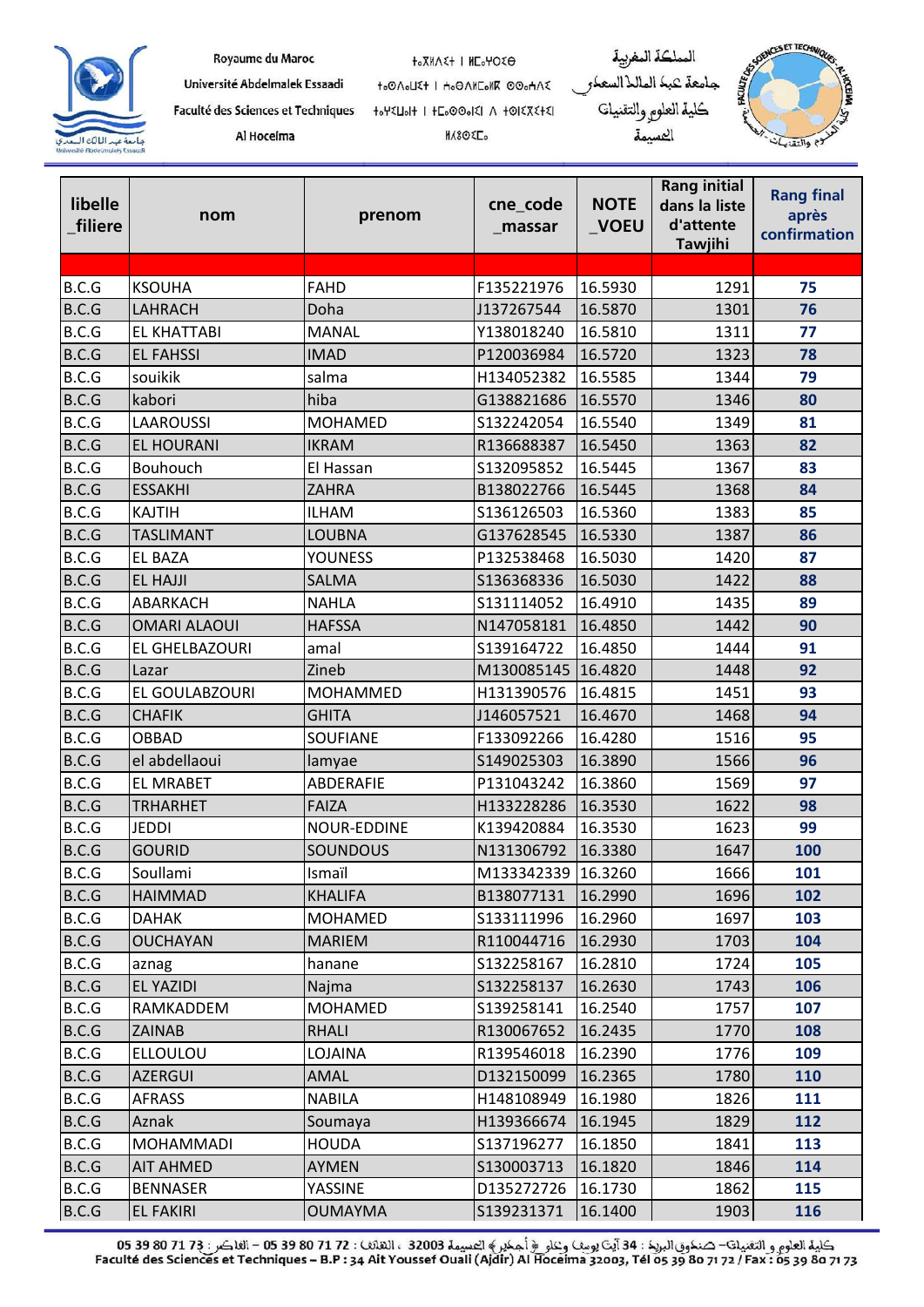

Royaume du Maroc

Université Abdelmalek Essaadi

Faculté des Sciences et Techniques Al Hoceima

**t**.XMAE+ I HE.YOEO to OAOUE+ | Ho OANEONK OOOHAE 

**MASORE**.





| libelle<br>filiere | nom                  | prenom          | cne_code<br>_massar | <b>NOTE</b><br>_VOEU | <b>Rang initial</b><br>dans la liste<br>d'attente<br><b>Tawjihi</b> | <b>Rang final</b><br>après<br>confirmation |
|--------------------|----------------------|-----------------|---------------------|----------------------|---------------------------------------------------------------------|--------------------------------------------|
| B.C.G              | <b>AIT BENALLA</b>   | <b>HASNAE</b>   | H135035703          | 16.1370              | 1911                                                                | 117                                        |
| B.C.G              | <b>OFALAH</b>        | <b>HANAN</b>    | S135273223          | 16.1350              | 1913                                                                | 118                                        |
| B.C.G              | EL MALLOUKI          | <b>RACHID</b>   | H143044670          | 16.1280              | 1925                                                                | 119                                        |
| B.C.G              | <b>CHAHAB</b>        | <b>ISMAIL</b>   | H138197224          | 16.1280              | 1933                                                                | 120                                        |
| B.C.G              | <b>BELLOUKI</b>      | <b>HAJAR</b>    | S135324222          | 16.1220              | 1938                                                                | 121                                        |
| B.C.G              | <b>DEROUICH</b>      | YASSINE         | H131397878          | 16.1105              | 1956                                                                | 122                                        |
| B.C.G              | <b>EL KADI</b>       | YASSINE         | R130169819          | 16.1040              | 1962                                                                | 123                                        |
| B.C.G              | Boughaba             | Salma           | S130004445          | 16.0650              | 2016                                                                | 124                                        |
| B.C.G              | <b>EL FAQIH</b>      | SALMA           | P135394742          | 16.0620              | 2021                                                                | 125                                        |
| B.C.G              | <b>ROUCHDI</b>       | <b>OMAR</b>     | F131126505          | 16.0590              | 2028                                                                | 126                                        |
| B.C.G              | <b>KHAMLICH</b>      | <b>ILHAM</b>    | K133447229          | 16.0410              | 2047                                                                | 127                                        |
| B.C.G              | Lamchachti           | Mohamed         | S130004311          | 16.0405              | 2052                                                                | 128                                        |
| B.C.G              | <b>BELHAJ</b>        | <b>MOHAMED</b>  | S137233958          | 16.0335              | 2062                                                                | 129                                        |
| B.C.G              | <b>AIT MOUSS</b>     | <b>GHIZLANE</b> | S131210287          | 16.0170              | 2089                                                                | 130                                        |
| B.C.G              | <b>SEKKAKI</b>       | <b>SALMA</b>    | S139231327          | 15.9900              | 2128                                                                | 131                                        |
| B.C.G              | Jelloule             | Ilias           | P134506745          | 15.9900              | 2129                                                                | 132                                        |
| B.C.G              | LACHHAB              | Aya             | R145083182          | 15.9780              | 2146                                                                | 133                                        |
| B.C.G              | <b>AKACHAR</b>       | ABDERRAZZAK     | S130008118          | 15.9635              | 2162                                                                | 134                                        |
| B.C.G              | <b>ZOUICHA</b>       | <b>FOUAD</b>    | N120028595          | 15.9600              | 2169                                                                | 135                                        |
| B.C.G              | <b>BOUHDIFI</b>      | <b>IBTISSAM</b> | S130005689          | 15.9450              | 2189                                                                | 136                                        |
| B.C.G              | <b>BENDHAIBA</b>     | <b>AYMEN</b>    | F110037841          | 15.9420              | 2197                                                                | 137                                        |
| B.C.G              | LAMALLAM             | <b>AMAL</b>     | S131192880          | 15.9390              | 2203                                                                | 138                                        |
| B.C.G              | <b>ACHAHBAR</b>      | <b>ACHRAF</b>   | H132182588          | 15.9120              | 2227                                                                | 139                                        |
| B.C.G              | <b>BOUJBARA</b>      | <b>IMANE</b>    | R138457806          | 15.8970              | 2244                                                                | 140                                        |
| B.C.G              | <b>EL BOUKRIOUI</b>  | YOUSSRA         | S131238044          | 15.8760              | 2265                                                                | 141                                        |
| B.C.G              | Abakouy              | Nohayda         | S134070851          | 15.8760              | 2267                                                                | 142                                        |
| B.C.G              | <b>BOURI</b>         | <b>INTISSAR</b> | S132231381          | 15.8655              | 2283                                                                | 143                                        |
| B.C.G              | <b>Aoulad Moussa</b> | ouassima        | S134190297          | 15.8550              | 2298                                                                | 144                                        |
| B.C.G              | SADNI                | ABIR            | P146050448          | 15.8515              | 2306                                                                | 145                                        |
| B.C.G              | <b>GRIOUANI</b>      | <b>BASMA</b>    | R130138139          | 15.8490              | 2308                                                                | 146                                        |
| B.C.G              | EL OTMANI            | <b>NIAMAT</b>   | P136093181          | 15.8430              | 2319                                                                | 147                                        |
| B.C.G              | <b>AZIZI</b>         | AMINE           | S130006940          | 15.8130              | 2364                                                                | 148                                        |
| B.C.G              | ASSAL                | <b>HAJAR</b>    | F133295114          | 15.7950              | 2388                                                                | 149                                        |
| B.C.G              | <b>AKROUH</b>        | YASMIN          | S136126502          | 15.7950              | 2389                                                                | 150                                        |
| B.C.G              | <b>MROUJ</b>         | LAILA           | N135142980          | 15.7920              | 2391                                                                | 151                                        |
| B.C.G              | <b>FARKHANI</b>      | <b>SOUKAINA</b> | S130013251          | 15.7830              | 2402                                                                | 152                                        |
| B.C.G              | MAAMOUCH             | LEILA           | M133223653          | 15.7740              | 2413                                                                | 153                                        |
| B.C.G              | Ez-znaydy            | aymane          | J132141634          | 15.7710              | 2416                                                                | 154                                        |
| B.C.G              | <b>BAGHAZ</b>        | MOHAMED AMIN    | S136260700          | 15.7650              | 2426                                                                | 155                                        |
| B.C.G              | ABO AMAR             | <b>NISRINE</b>  | S134071772          | 15.7530              | 2445                                                                | 156                                        |
| B.C.G              | El Houari            | Houyam          | R134598727          | 15.7500              | 2448                                                                | 157                                        |
| B.C.G              | <b>JELLOUL</b>       | <b>OUISSAL</b>  | P136356176          | 15.6840              | 2539                                                                | 158                                        |
| B.C.G              | EL BOUCHAIBI         | ASMAE           | S130005498          | 15.6780              | 2549                                                                | 159                                        |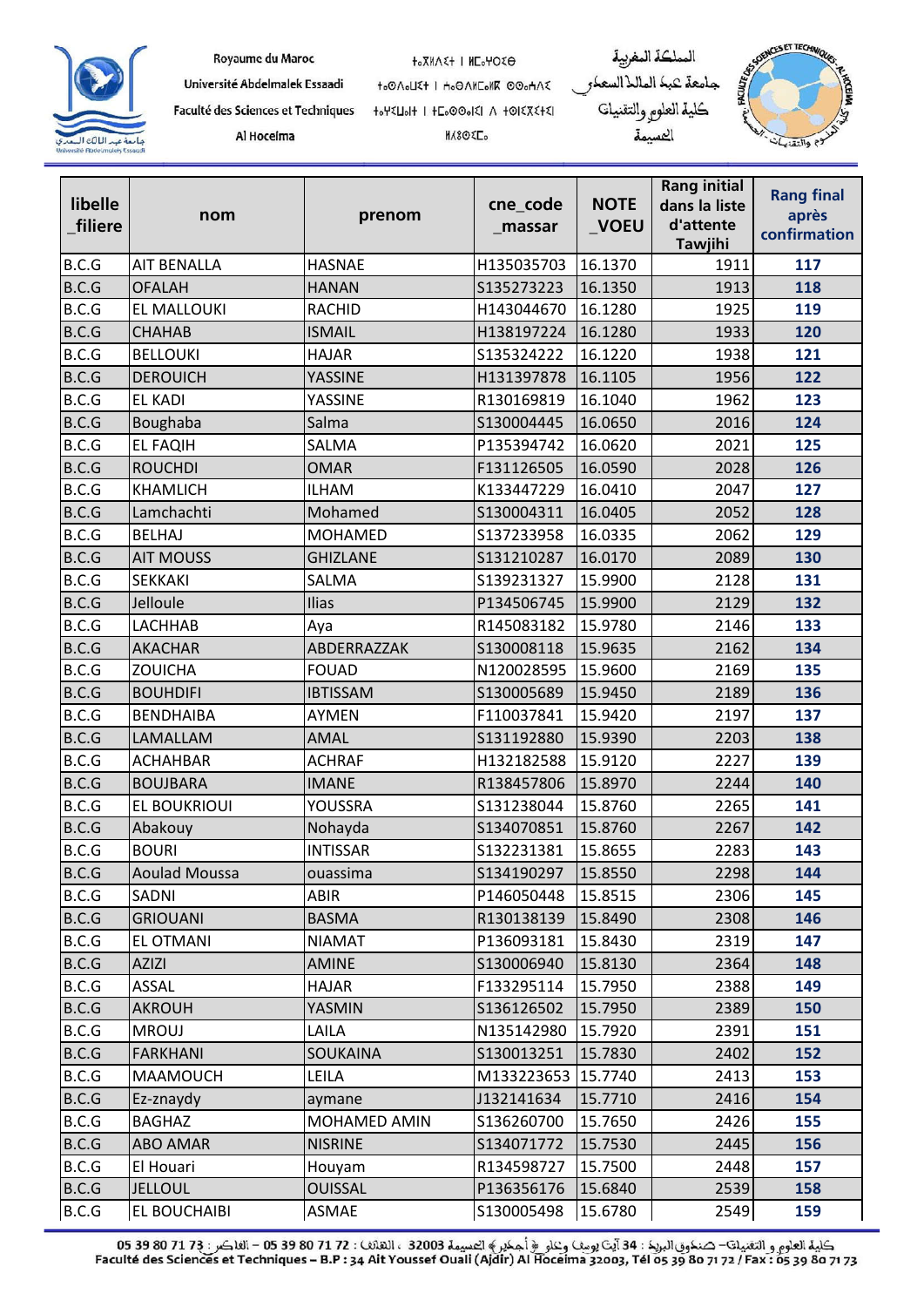

Université Abdelmalek Essaadi Faculté des Sciences et Techniques

Al Hoceima

to OAOUE+ | Ho OANEONK OOOHAE 

**MASORE**.





| libelle<br>filiere | nom                  | prenom              | cne_code<br>_massar | <b>NOTE</b><br>$\sqrt{}$ VOEU | <b>Rang initial</b><br>dans la liste<br>d'attente<br><b>Tawjihi</b> | <b>Rang final</b><br>après<br>confirmation |
|--------------------|----------------------|---------------------|---------------------|-------------------------------|---------------------------------------------------------------------|--------------------------------------------|
| B.C.G              | <b>EL FOUNTI</b>     | <b>DOUAE</b>        | H136269316          | 15.6720                       | 2560                                                                | 160                                        |
| B.C.G              | <b>AT-TAIBE</b>      | YASSER              | S130003734          | 15.6720                       | 2561                                                                | 161                                        |
| B.C.G              | SAID                 | <b>WADIE</b>        | S135046026          | 15.6480                       | 2598                                                                | 162                                        |
| B.C.G              | ait mouna            | aymane              | D134353360          | 15.6065                       | 2649                                                                | 163                                        |
| B.C.G              | <b>OFALAH</b>        | <b>CHAHID</b>       | S132273010          | 15.5890                       | 2685                                                                | 164                                        |
| B.C.G              | EL MANSOURI          | <b>IKRAM</b>        | S130005442          | 15.5880                       | 2688                                                                | 165                                        |
| B.C.G              | EL masnaoui          | Oussama             | S136070845          | 15.5520                       | 2729                                                                | 166                                        |
| B.C.G              | Chakir               | Faouzi              | G136399554          | 15.5470                       | 2741                                                                | 167                                        |
| B.C.G              | <b>DAOUDI</b>        | <b>KAWTAR</b>       | J138240269          | 15.5400                       | 2753                                                                | 168                                        |
| B.C.G              | ZAFZOUF              | <b>ASMAA</b>        | R134274102          | 15.5225                       | 2782                                                                | 169                                        |
| B.C.G              | oulabchir            | douae               | P135446823          | 15.5100                       | 2794                                                                | 170                                        |
| B.C.G              | <b>DAK</b>           | ZAKARIA             | F137097452          | 15.4980                       | 2816                                                                | 171                                        |
| B.C.G              | <b>EL FATHI</b>      | <b>NIHAL</b>        | P133238227          | 15.4945                       | 2825                                                                | 172                                        |
| B.C.G              | Chaouaty             | mohammed            | R136828728          | 15.4805                       | 2855                                                                | 173                                        |
| B.C.G              | <b>IFIS</b>          | YASMINA             | D137050921          | 15.4800                       | 2856                                                                | 174                                        |
| B.C.G              | ACHKAOUKAOU          | MOHAMMED            | S136071076          | 15.4680                       | 2872                                                                | 175                                        |
| B.C.G              | <b>KINAOUI</b>       | AHLAM               | S139196292          | 15.4650                       | 2876                                                                | 176                                        |
| B.C.G              | <b>OUCHAN</b>        | <b>ILHAM</b>        | Y139018235          | 15.4290                       | 2931                                                                | 177                                        |
| B.C.G              | <b>AOULAD ELARBI</b> | <b>Ouassima</b>     | S135046559          | 15.4280                       | 2932                                                                | 178                                        |
| B.C.G              | Zahour               | Manal               | D135051558          | 15.3780                       | 2999                                                                | 179                                        |
| B.C.G              | AMACHIAKH            | <b>IMAN</b>         | S132192849          | 15.3630                       | 3021                                                                | 180                                        |
| B.C.G              | <b>BEN LAMKADDEM</b> | <b>SIHAM</b>        | N133055919          | 15.3570                       | 3030                                                                | 181                                        |
| B.C.G              | ZAHIR                | <b>IKRAM</b>        | G138275766          | 15.3540                       | 3036                                                                | 182                                        |
| B.C.G              | <b>BAKKALI</b>       | YOUSRA              | P141055543          | 15.3300                       | 3083                                                                | 183                                        |
| B.C.G              | <b>EL AMRANI</b>     | LATIFA              | S146075109          | 15.3090                       | 3111                                                                | 184                                        |
| B.C.G              | <b>MAACHI</b>        | <b>BASMA</b>        | H134066608          | 15.3000                       | 3124                                                                | 185                                        |
| B.C.G              | <b>KARIM</b>         | <b>CHEMS EDDOHA</b> | R137533980          | 15.2970                       | 3133                                                                | 186                                        |
| B.C.G              | EL GHALBZOURI        | <b>AMAL</b>         | S135190299          | 15.2490                       | 3197                                                                | 187                                        |
| B.C.G              | <b>BELFQUIH</b>      | <b>SARA</b>         | S135091932          | 15.2490                       | 3198                                                                | 188                                        |
| B.C.G              | WAHABI               | <b>NABILA</b>       | J136542529          | 15.2320                       | 3219                                                                | 189                                        |
| B.C.G              | <b>DAOUDI</b>        | <b>SAKINA</b>       | S130005216          | 15.2220                       | 3231                                                                | 190                                        |
| B.C.G              | <b>HANATY</b>        | Salma               | R120034193          | 15.2220                       | 3234                                                                | 191                                        |
| B.C.G              | <b>SOUABLI</b>       | <b>ANASS</b>        | K139135686          | 15.2075                       | 3256                                                                | 192                                        |
| B.C.G              | <b>TAHA</b>          | MOHAMED AMIN        | S135190287          | 15.2070                       | 3261                                                                | 193                                        |
| B.C.G              | <b>EL ARARI</b>      | Sabah               | S132177111          | 15.1970                       | 3277                                                                | 194                                        |
| B.C.G              | <b>OUKAILI</b>       | <b>WIAME</b>        | F133124321          | 15.1890                       | 3298                                                                | 195                                        |
| B.C.G              | kandirou             | motai               | S146033880          | 15.1830                       | 3310                                                                | 196                                        |
| B.C.G              | <b>OUAZZOUZ</b>      | AYA                 | S135273029          | 15.1690                       | 3340                                                                | 197                                        |
| B.C.G              | <b>BADRI</b>         | <b>YOUSSEF</b>      | S130110295          | 15.1530                       | 3362                                                                | 198                                        |
| B.C.G              | <b>TAFRAOUTI</b>     | Naoual              | S131366798          | 15.1470                       | 3372                                                                | 199                                        |
| B.C.G              | <b>BOUZOUBAA</b>     | <b>YOUSRA</b>       | S130003742          | 15.1380                       | 3381                                                                | 200                                        |
| B.C.G              | EL KADDOURI          | MOHAMMED            | H135115354          | 15.1165                       | 3416                                                                | 201                                        |
| B.C.G              | <b>NASSIRI</b>       | <b>MOHAMMED</b>     | J135293740          | 15.0900                       | 3454                                                                | 202                                        |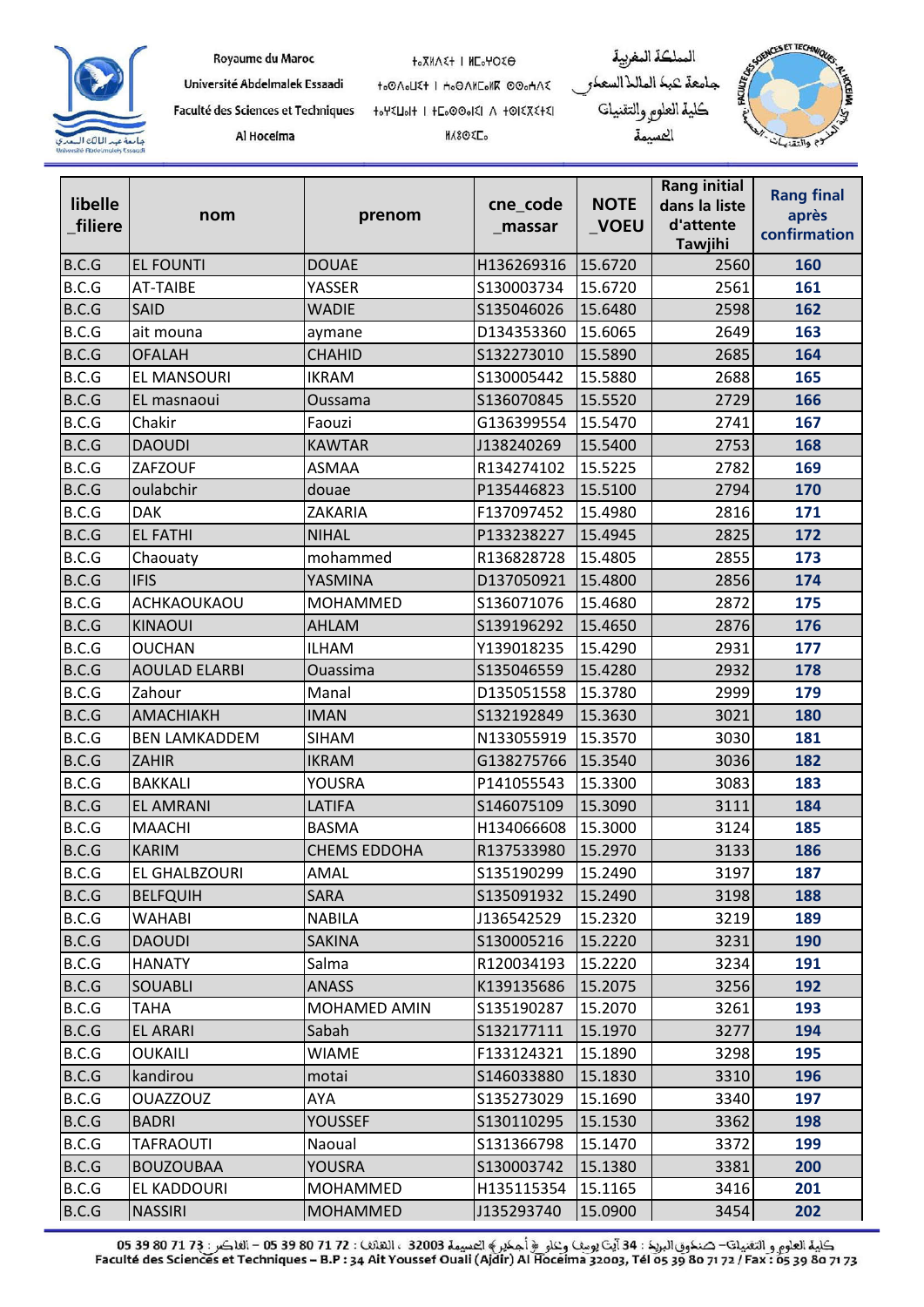

Université Abdelmalek Essaadi Faculté des Sciences et Techniques

Al Hoceima

to OAOUE+ | Ho OANEONE OOOHAE 

**MASORE**.





| libelle<br>filiere | nom                     | prenom           | cne_code<br>_massar | <b>NOTE</b><br>_VOEU | <b>Rang initial</b><br>dans la liste<br>d'attente<br>Tawjihi | <b>Rang final</b><br>après<br>confirmation |
|--------------------|-------------------------|------------------|---------------------|----------------------|--------------------------------------------------------------|--------------------------------------------|
| B.C.G              | <b>BOURJILA</b>         | <b>TAOUFIK</b>   | S137110281          | 15.0600              | 3503                                                         | 203                                        |
| B.C.G              | <b>TOURKI</b>           | <b>OUMAIMA</b>   | S130006153          | 15.0570              | 3506                                                         | 204                                        |
| B.C.G              | <b>NADIF</b>            | <b>KHAOULA</b>   | S130011961          | 15.0540              | 3510                                                         | 205                                        |
| B.C.G              | <b>KACIMI</b>           | <b>WIAME</b>     | P144037111          | 15.0420              | 3529                                                         | 206                                        |
| B.C.G              | <b>OULMAATI</b>         | <b>YOUSSEF</b>   | J132215111          | 15.0150              | 3561                                                         | 207                                        |
| B.C.G              | <b>HARMOUCH</b>         | <b>FIRDAOUSS</b> | P120008908          | 15.0010              | 3571                                                         | 208                                        |
| B.C.G              | <b>EL Guourchi</b>      | Sahar            | S141021545          | 15.0000              | 3580                                                         | 209                                        |
| B.C.G              | tamim                   | ikram            | K135311380          | 14.9730              | 3608                                                         | 210                                        |
| B.C.G              | EL OUAZIZI              | <b>MOHAMED</b>   | S130006506          | 14.9670              | 3619                                                         | 211                                        |
| B.C.G              | ZAYI                    | <b>IKHLEF</b>    | D132591347          | 14.9625              | 3625                                                         | 212                                        |
| B.C.G              | <b>ABBOUBI</b>          | <b>HAFSSA</b>    | G138528675          | 14.9580              | 3633                                                         | 213                                        |
| B.C.G              | <b>ENNACIRI</b>         | <b>JIHAD</b>     | F134103493          | 14.9400              | 3646                                                         | 214                                        |
| B.C.G              | <b>BOUZEMAH</b>         | <b>SIHAM</b>     | S137045901          | 14.9310              | 3660                                                         | 215                                        |
| B.C.G              | <b>CHAOUKI</b>          | <b>CHADIA</b>    | S131238039          | 14.9100              | 3687                                                         | 216                                        |
| B.C.G              | SARHAN                  | <b>kHADIJA</b>   | E138176923          | 14.8860              | 3717                                                         | 217                                        |
| B.C.G              | <b>BOUSALLAMI</b>       | <b>SAIDA</b>     | S130273313          | 14.8710              | 3745                                                         | 218                                        |
| B.C.G              | EL AAZZAOUI             | <b>IMANE</b>     | M133284872          | 14.8710              | 3746                                                         | 219                                        |
| B.C.G              | <b>AKOUH</b>            | SOUAD            | S130011968          | 14.8710              | 3748                                                         | 220                                        |
| B.C.G              | <b>AHROUCH</b>          | <b>MARIEM</b>    | S139218306          | 14.8380              | 3796                                                         | 221                                        |
| B.C.G              | <b>ENABT</b>            | <b>HAMZA</b>     | S132061105          | 14.8170              | 3826                                                         | 222                                        |
| B.C.G              | jbari                   | Abderrahman      | P133159781          | 14.8140              | 3831                                                         | 223                                        |
| B.C.G              | EL kadiri               | Ghizlane         | S139070855          | 14.7750              | 3884                                                         | 224                                        |
| B.C.G              | <b>NAHI</b>             | <b>NADA</b>      | S130179241          | 14.7570              | 3902                                                         | 225                                        |
| B.C.G              | <b>EHADOUCH</b>         | <b>MOHAMED</b>   | S131231308          | 14.7420              | 3930                                                         | 226                                        |
| B.C.G              | EL MOUSSAOUI            | <b>CHAHIRA</b>   | S133374658          | 14.7300              | 3946                                                         | 227                                        |
| B.C.G              | <b>CHARIF</b>           | NUMIDYA          | S136126505          | 14.7240              | 3958                                                         | 228                                        |
| B.C.G              | AOULAD HADDOU           | WIDAD            | S131145784          | 14.7000              | 3990                                                         | 229                                        |
| B.C.G              | <b>LAOURAI</b>          | <b>CHAYMAE</b>   | S130074323          | 14.6850              | 4015                                                         | 230                                        |
| B.C.G              | <b>ELBOUDALI</b>        | <b>NADIA</b>     | G134318072          | 14.6640              | 4037                                                         | 231                                        |
| B.C.G              | <b>OUAZZANI CHAHIDI</b> | <b>MAROUANE</b>  | M120021267 14.6640  |                      | 4038                                                         | 232                                        |
| B.C.G              | <b>MOURID</b>           | <b>IMAN</b>      | S135056575          | 14.6340              | 4080                                                         | 233                                        |
| B.C.G              | <b>IDOUCH</b>           | <b>ASMAA</b>     | R135582521          | 14.6280              | 4090                                                         | 234                                        |
| B.C.G              | bilal                   | hicham           | S135085005          | 14.6010              | 4122                                                         | 235                                        |
| B.C.G              | <b>EL MIRI</b>          | <b>CHOUROUK</b>  | M130047706 14.5980  |                      | 4126                                                         | 236                                        |
| B.C.G              | <b>BENTOUHAMI</b>       | SARA             | S136324218          | 14.5800              | 4144                                                         | 237                                        |
| B.C.G              | hanine                  | fatima ezzahra   | F140058433          | 14.5650              | 4168                                                         | 238                                        |
| B.C.G              | <b>TAHIRI</b>           | OMAYMA           | S136352340          | 14.5620              | 4172                                                         | 239                                        |
| B.C.G              | <b>KHATTABI</b>         | <b>SAFAE</b>     | R139788686          | 14.5560              | 4183                                                         | 240                                        |
| B.C.G              | LAMCHAMAR               | OUMAIMA          | D134338209          | 14.5380              | 4204                                                         | 241                                        |
| B.C.G              | el mokadmi              | said             | S133172972          | 14.5200              | 4226                                                         | 242                                        |
| B.C.G              | DOU-ALLAL               | <b>WIAM</b>      | H133110768          | 14.5200              | 4229                                                         | 243                                        |
| B.C.G              | EL HADDADY              | <b>MOHAMED</b>   | S132184372          | 14.5170              | 4238                                                         | 244                                        |
| B.C.G              | <b>EL BEGHDADI</b>      | ABDELAZIZ        | H138104163          | 14.5080              | 4247                                                         | 245                                        |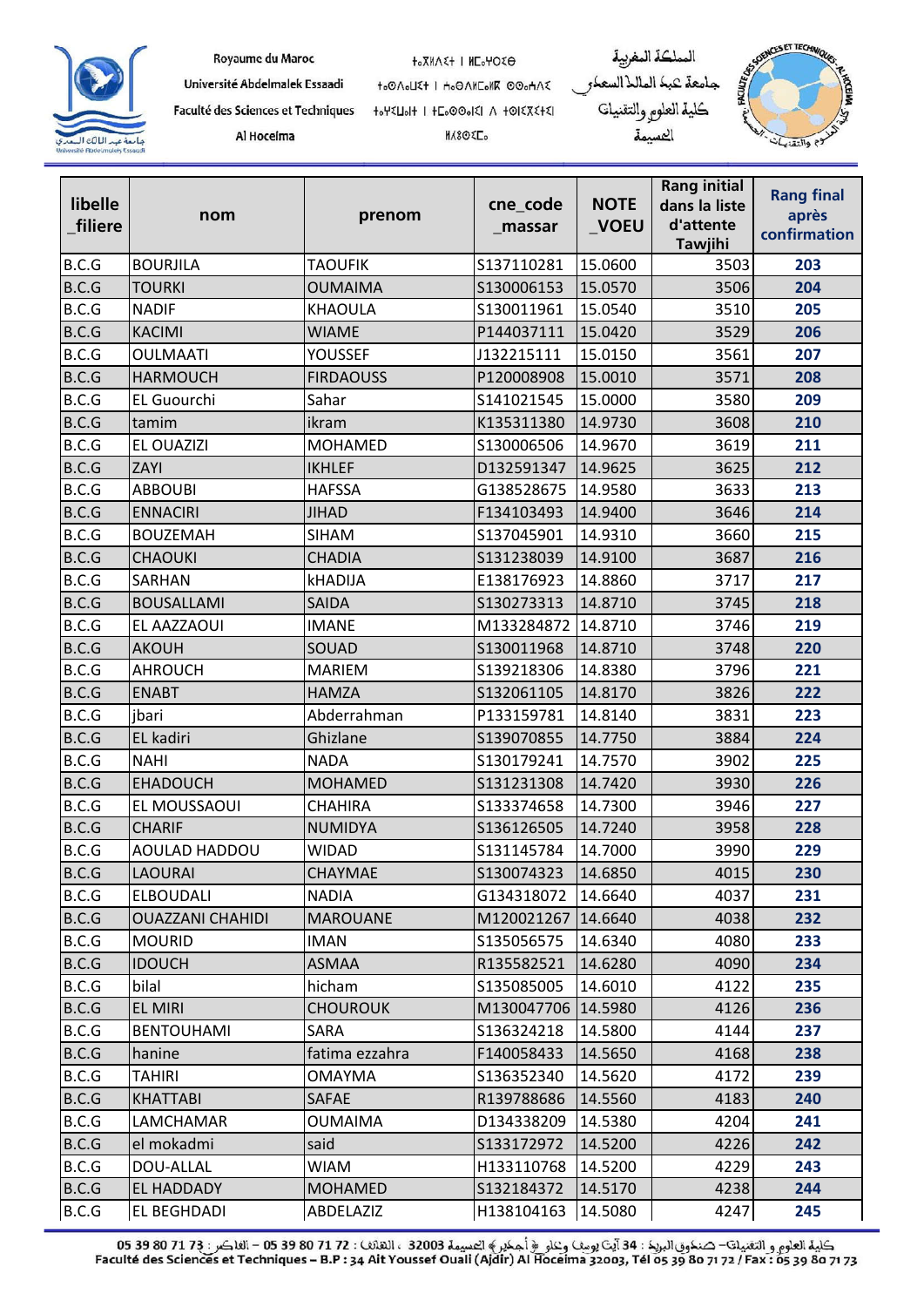

Université Abdelmalek Essaadi Faculté des Sciences et Techniques

Al Hoceima

to OAOUE+ | Ho OANEONK OOOHAE 

**MASORE**.





| libelle<br>filiere | nom                    | prenom              | cne_code<br>_massar | <b>NOTE</b><br>$\sqrt{}$ VOEU | <b>Rang initial</b><br>dans la liste<br>d'attente<br><b>Tawjihi</b> | <b>Rang final</b><br>après<br>confirmation |
|--------------------|------------------------|---------------------|---------------------|-------------------------------|---------------------------------------------------------------------|--------------------------------------------|
| B.C.G              | <b>SISSAH</b>          | <b>OUMAIMA</b>      | S130013297          | 14.4840                       | 4278                                                                | 246                                        |
| B.C.G              | EL KADAOUI             | <b>MALAK</b>        | H132110969          | 14.4750                       | 4291                                                                | 247                                        |
| B.C.G              | <b>ASBAI</b>           | <b>MOHAMED</b>      | S130020157          | 14.4690                       | 4308                                                                | 248                                        |
| B.C.G              | <b>EL MADDAHI</b>      | ALI                 | S133046044          | 14.4600                       | 4318                                                                | 249                                        |
| B.C.G              | <b>EL AOUDATI</b>      | <b>HASSNAE</b>      | S130231300          | 14.4480                       | 4327                                                                | 250                                        |
| B.C.G              | <b>BENOUALID</b>       | YOUSSEF             | S130000829          | 14.3970                       | 4405                                                                | 251                                        |
| B.C.G              | boukhris               | hafsa               | R138224059          | 14.3910                       | 4412                                                                | 252                                        |
| B.C.G              | EL OUAZIZI             | <b>SALOUA</b>       | S131179222          | 14.3850                       | 4420                                                                | 253                                        |
| B.C.G              | <b>CHENNOUF</b>        | <b>OUISSAL</b>      | H130135314          | 14.3280                       | 4499                                                                | 254                                        |
| B.C.G              | <b>BARKAN</b>          | <b>AHMED</b>        | H131098599          | 14.2870                       | 4557                                                                | 255                                        |
| B.C.G              | <b>GOUZDEN</b>         | <b>BOUTAINA</b>     | M120083889          | 14.2860                       | 4560                                                                | 256                                        |
| B.C.G              | <b>ELMECHRAFI</b>      | SALAHEDDINE         | F132333949          | 14.2710                       | 4576                                                                | 257                                        |
| B.C.G              | <b>OUALI</b>           | <b>MARIAM</b>       | S130184458          | 14.2680                       | 4582                                                                | 258                                        |
| B.C.G              | <b>ABOU EL HASSANE</b> | <b>NOUHAILA</b>     | J135429294          | 14.2620                       | 4587                                                                | 259                                        |
| B.C.G              | <b>Nassr</b>           | <b>MERIEM</b>       | F135331322          | 14.2470                       | 4600                                                                | 260                                        |
| B.C.G              | <b>BOUCHAOUL</b>       | <b>NIHAD</b>        | S132245844          | 14.2320                       | 4616                                                                | 261                                        |
| B.C.G              | <b>AZARKAN</b>         | <b>ROUCHDI</b>      | S136231352          | 14.2230                       | 4628                                                                | 262                                        |
| B.C.G              | SALAM                  | SALMA               | R130274955          | 14.1870                       | 4674                                                                | 263                                        |
| B.C.G              | ER-Ramy                | Yahya               | P120103268          | 14.1750                       | 4687                                                                | 264                                        |
| B.C.G              | Tazarani               | Khaoula             | S139233526          | 14.1630                       | 4710                                                                | 265                                        |
| B.C.G              | <b>AZARKAN</b>         | <b>GHIZLANE</b>     | S134273221          | 14.1390                       | 4739                                                                | 266                                        |
| B.C.G              | akayour                | soufian             | P133531156          | 14.1150                       | 4769                                                                | 267                                        |
| B.C.G              | <b>EL HOUZI</b>        | ABDELMOUNAIM        | H130264948          | 14.0880                       | 4803                                                                | 268                                        |
| B.C.G              | <b>BENTOUHAMI</b>      | SAID                | S130295380          | 14.0700                       | 4831                                                                | 269                                        |
| B.C.G              | <b>EL MASSOUDI</b>     | <b>HOCEIN</b>       | S139231295          | 14.0670                       | 4835                                                                | 270                                        |
| B.C.G              | <b>BENSADDIK</b>       | <b>FATIMA</b>       | S135231359          | 14.0105                       | 4910                                                                | 271                                        |
| B.C.G              | <b>BOUZOUBAA</b>       | <b>RANIA</b>        | Y133018941          | 14.0100                       | 4911                                                                | 272                                        |
| B.C.G              | <b>MADRANI</b>         | <b>MOHAMED ANAS</b> | F141051411          | 13.9680                       | 4959                                                                | 273                                        |
| B.C.G              | <b>AHROUCH</b>         | <b>NADA</b>         | S130011956          | 13.9530                       | 4978                                                                | 274                                        |
| B.C.G              | EL FASIHI              | YASMINA             | S134231367          | 13.8720                       | 5079                                                                | 275                                        |
| B.C.G              | <b>ALLACH</b>          | <b>HANAN</b>        | S134217913          | 13.8720                       | 5082                                                                | 276                                        |
| B.C.G              | AL AMILI               | MOHAMED             | S130006087          | 13.8495                       | 5112                                                                | 277                                        |
| B.C.G              | <b>EL MORABET</b>      | LAMIAE              | S132308603          | 13.8270                       | 5139                                                                | 278                                        |
| B.C.G              | SABORI                 | <b>CHOUAIB</b>      | R145105054          | 13.7520                       | 5244                                                                | 279                                        |
| B.C.G              | <b>OUALI</b>           | <b>HANAN</b>        | S138184182          | 13.7490                       | 5246                                                                | 280                                        |
| B.C.G              | <b>BOUYAZIDEN</b>      | YASSMINE            | Y138018239          | 13.7460                       | 5253                                                                | 281                                        |
| B.C.G              | <b>EL YOUSFI</b>       | SANAE               | Y138018948          | 13.7220                       | 5283                                                                | 282                                        |
| B.C.G              | Lahssini               | Amina               | H120016414          | 13.6800                       | 5335                                                                | 283                                        |
| B.C.G              | <b>BOURDANE</b>        | HAMZA               | L137297041          | 13.6680                       | 5347                                                                | 284                                        |
| B.C.G              | CHARBADOUI             | SAFA                | M135172633 13.6530  |                               | 5360                                                                | 285                                        |
| B.C.G              | <b>OUCHAYAN</b>        | <b>RIM</b>          | R110044715          | 13.6470                       | 5364                                                                | 286                                        |
| B.C.G              | RAISSOULI              | MOHAMED AMIN        | S133137547          | 13.5690                       | 5439                                                                | 287                                        |
| B.C.G              | <b>MEKKI</b>           | CHAYMAE             | M137170494 13.5600  |                               | 5454                                                                | 288                                        |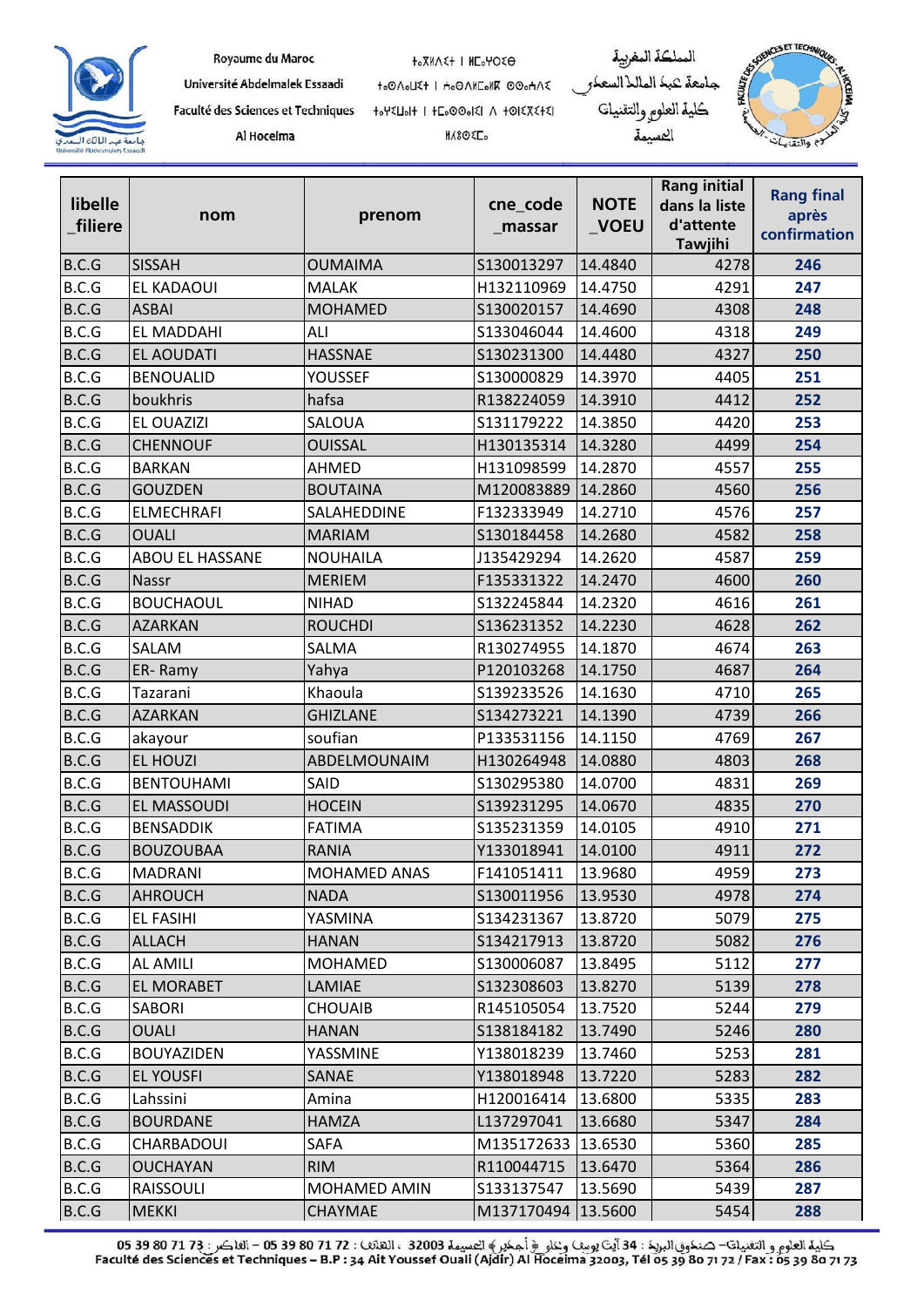

Université Abdelmalek Essaadi Faculté des Sciences et Techniques

Al Hoceima

to OAOUE+ | Ho OANEONE OOOHAE 

**MASORE**.





| libelle<br>filiere | nom                 | prenom               | cne_code<br>_massar | <b>NOTE</b><br>$\sqrt{}$ VOEU | <b>Rang initial</b><br>dans la liste<br>d'attente<br><b>Tawjihi</b> | <b>Rang final</b><br>après<br>confirmation |
|--------------------|---------------------|----------------------|---------------------|-------------------------------|---------------------------------------------------------------------|--------------------------------------------|
| B.C.G              | boujdaini           | mohamed anass        | H130017528          | 13.5540                       | 5461                                                                | 289                                        |
| B.C.G              | <b>EL ABBOUTI</b>   | <b>IKBAL</b>         | S138105306          | 13.5180                       | 5511                                                                | 290                                        |
| B.C.G              | El Ouafrassi        | Mariem               | S130004441          | 13.5120                       | 5520                                                                | 291                                        |
| B.C.G              | <b>BOCLET</b>       | ZAKARIA              | H136280965          | 13.3840                       | 5642                                                                | 292                                        |
| B.C.G              | <b>ASSOUT</b>       | <b>IMANE</b>         | S137272998          | 13.3350                       | 5701                                                                | 293                                        |
| B.C.G              | <b>KEROUMI</b>      | <b>AHMED ZAKARIA</b> | S138265926          | 13.3200                       | 5717                                                                | 294                                        |
| B.C.G              | oualhaj             | azeddine             | S132408854          | 13.3170                       | 5720                                                                | 295                                        |
| B.C.G              | YAHYAOUI            | <b>MAHA</b>          | H137269480          | 13.3170                       | 5721                                                                | 296                                        |
| B.C.G              | ADDAM               | AMAL                 | S130013577          | 13.3125                       | 5729                                                                | 297                                        |
| B.C.G              | achahbar            | salma                | S138202292          | 13.3050                       | 5740                                                                | 298                                        |
| B.C.G              | <b>EL JAMAI</b>     | <b>ZINEB</b>         | S135038992          | 13.3050                       | 5743                                                                | 299                                        |
| B.C.G              | <b>HANIDA</b>       | SOUAD                | N137055960          | 13.2900                       | 5762                                                                | 300                                        |
| B.C.G              | tahiri              | noujod               | H137344756          | 13.2870                       | 5765                                                                | 301                                        |
| B.C.G              | ajiach              | mohamed              | P143016875          | 13.2720                       | 5783                                                                | 302                                        |
| B.C.G              | <b>BELKASSEM</b>    | <b>HAFSA</b>         | S130020152          | 13.2480                       | 5810                                                                | 303                                        |
| B.C.G              | <b>EL MORABIT</b>   | <b>MARIAM</b>        | S130003868          | 13.2150                       | 5849                                                                | 304                                        |
| B.C.G              | SALIM               | <b>SIHAM</b>         | F133125212          | 13.2000                       | 5862                                                                | 305                                        |
| B.C.G              | <b>EL AISSATI</b>   | <b>DINA</b>          | S132181154          | 13.1850                       | 5880                                                                | 306                                        |
| B.C.G              | atifi               | bouchra              | M120072843          | 13.1310                       | 5933                                                                | 307                                        |
| B.C.G              | <b>BOUHAMED</b>     | <b>SALIMA</b>        | H135409629          | 13.1160                       | 5947                                                                | 308                                        |
| B.C.G              | <b>HANINE</b>       | <b>IMANE</b>         | G139322792          | 13.1040                       | 5957                                                                | 309                                        |
| B.C.G              | <b>EL HANKOURI</b>  | CHAYMAE              | S135190304          | 13.0350                       | 6030                                                                | 310                                        |
| B.C.G              | El MOUSSAOUI        | <b>MARYEM</b>        | S139372539          | 13.0320                       | 6034                                                                | 311                                        |
| B.C.G              | <b>EL IDRISSI</b>   | <b>OUMAYMA</b>       | S130198923          | 13.0260                       | 6043                                                                | 312                                        |
| B.C.G              | CHAJI               | AYA                  | R134334819          | 13.0060                       | 6062                                                                | 313                                        |
| B.C.G              | <b>EL JIHAD</b>     | <b>WIAM</b>          | F132091745          | 13.0020                       | 6068                                                                | 314                                        |
| B.C.G              | <b>BERAICH</b>      | <b>FATIMA</b>        | M138197618          | 12.9810                       | 6090                                                                | 315                                        |
| B.C.G              | <b>BOUTROUFT</b>    | OUSSAMA              | R130095503          | 12.9270                       | 6142                                                                | 316                                        |
| B.C.G              | AKRACHI             | KHALID               | S133111263          | 12.8970                       | 6169                                                                | 317                                        |
| B.C.G              | FARAJI              | <b>OUASSIMA</b>      | S133245849          | 12.8850                       | 6179                                                                | 318                                        |
| B.C.G              | <b>MESKINE</b>      | <b>KHADIJA</b>       | P147066780          | 12.8490                       | 6211                                                                | 319                                        |
| B.C.G              | <b>BELHOSSAIN</b>   | OUASSIMA             | S131031315          | 12.8250                       | 6239                                                                | 320                                        |
| B.C.G              | <b>BOUDA</b>        | <b>SAID</b>          | G136360671          | 12.8160                       | 6247                                                                | 321                                        |
| B.C.G              | Doudouh             | Manal                | S134075653          | 12.8070                       | 6258                                                                | 322                                        |
| B.C.G              | ABERKI              | <b>IBRAHIM</b>       | S133356129          | 12.7800                       | 6293                                                                | 323                                        |
| B.C.G              | ABAKKOUY            | <b>OUSSAMA</b>       | S135111085          | 12.7800                       | 6295                                                                | 324                                        |
| B.C.G              | <b>BEN OMAR</b>     | <b>SALAH EDDINE</b>  | S139231370          | 12.7470                       | 6335                                                                | 325                                        |
| B.C.G              | EL MOUSSAOUI        | <b>FADOUA</b>        | S135102268          | 12.7320                       | 6348                                                                | 326                                        |
| B.C.G              | KANDIROU            | <b>MOHAMED</b>       | S132402955          | 12.6690                       | 6409                                                                | 327                                        |
| B.C.G              | <b>MOUBDI</b>       | <b>OUAFAA</b>        | F130238481          | 12.6600                       | 6420                                                                | 328                                        |
| B.C.G              | EL AISSAOUI         | HAFSA                | S130018178          | 12.4180                       | 6633                                                                | 329                                        |
| B.C.G              | chanfouh            | walid                | H142000034          | 12.4020                       | 6651                                                                | 330                                        |
| B.C.G              | <b>BEN ABDELLAH</b> | <b>ALAE-EDDINE</b>   | S138273307          | 12.3870                       | 6664                                                                | 331                                        |